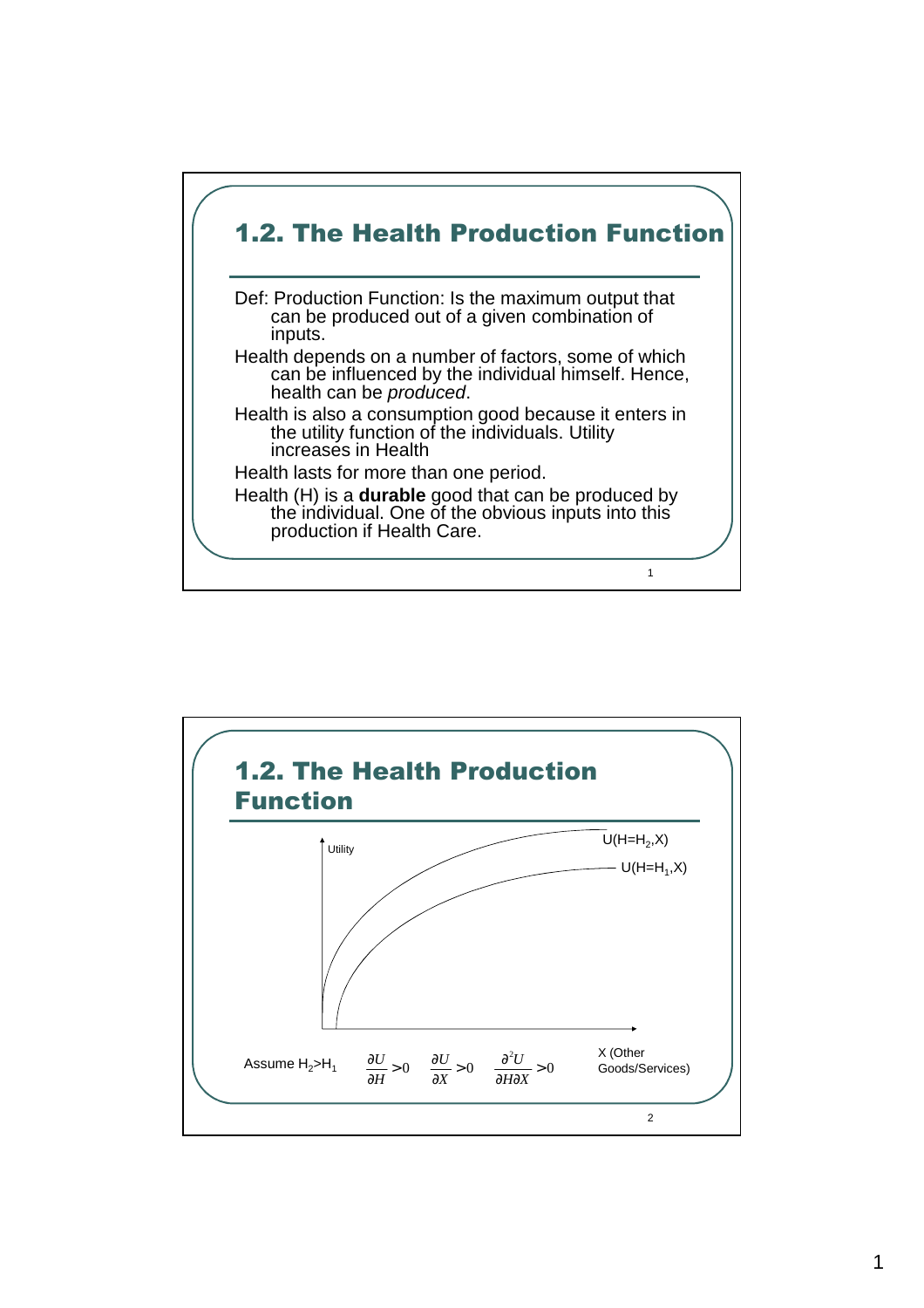

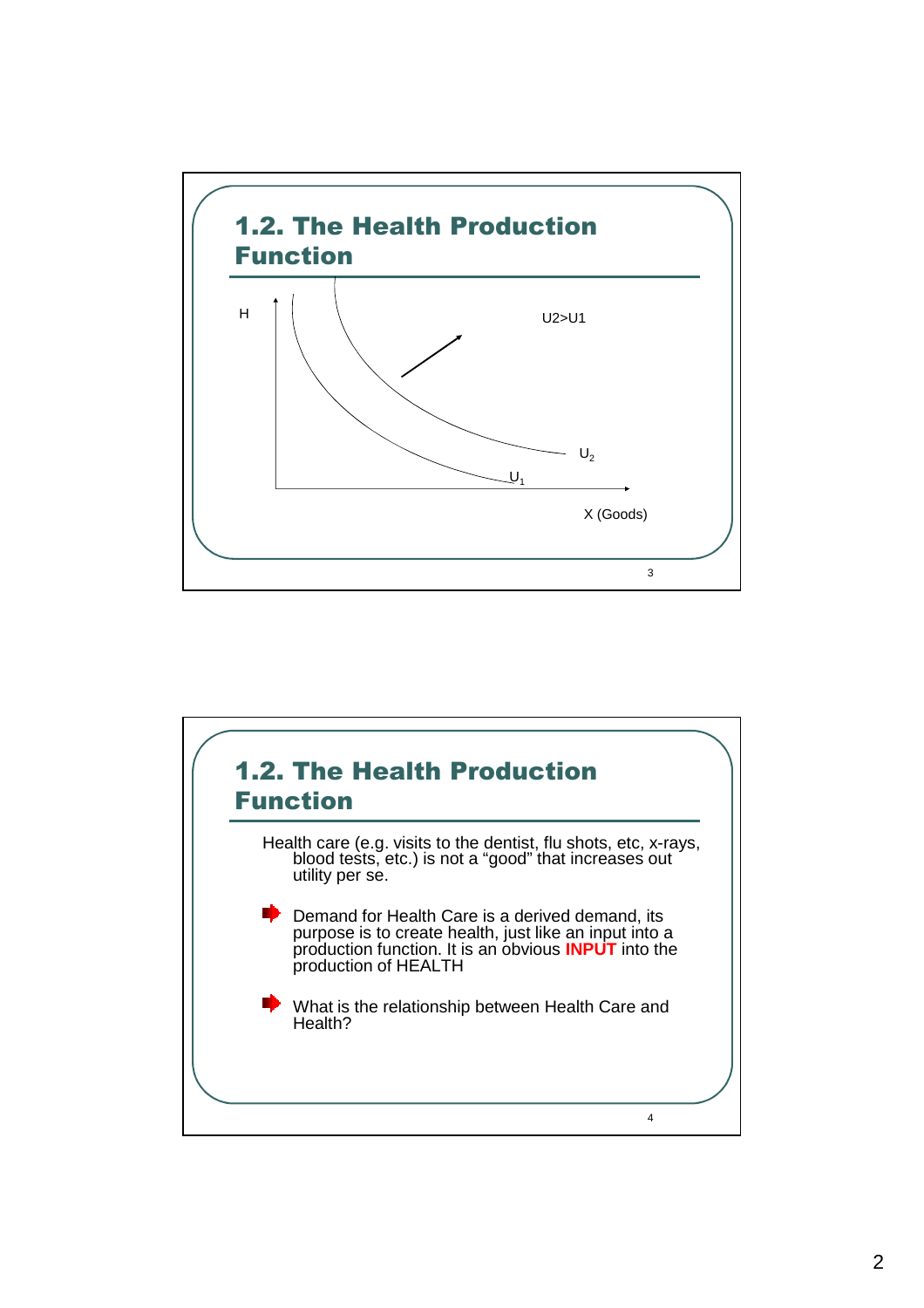

What is the relationship between Health Care and Health?

**• Historically the contribution of Health care to the** reduction of mortality rates is relatively small (smaller than one might think). When the big innovations of the XX century were introduced, mortality rates had already fall substantially (McKeown, 1976) due to the decrease in infectious (contagious) diseases such as typhus, pneumonia, tuberculosis, polio, whooping cough, smallpox.

• The crucial contribution was the establishment of a sewage system in the large cities and the provision of drinkable water

5

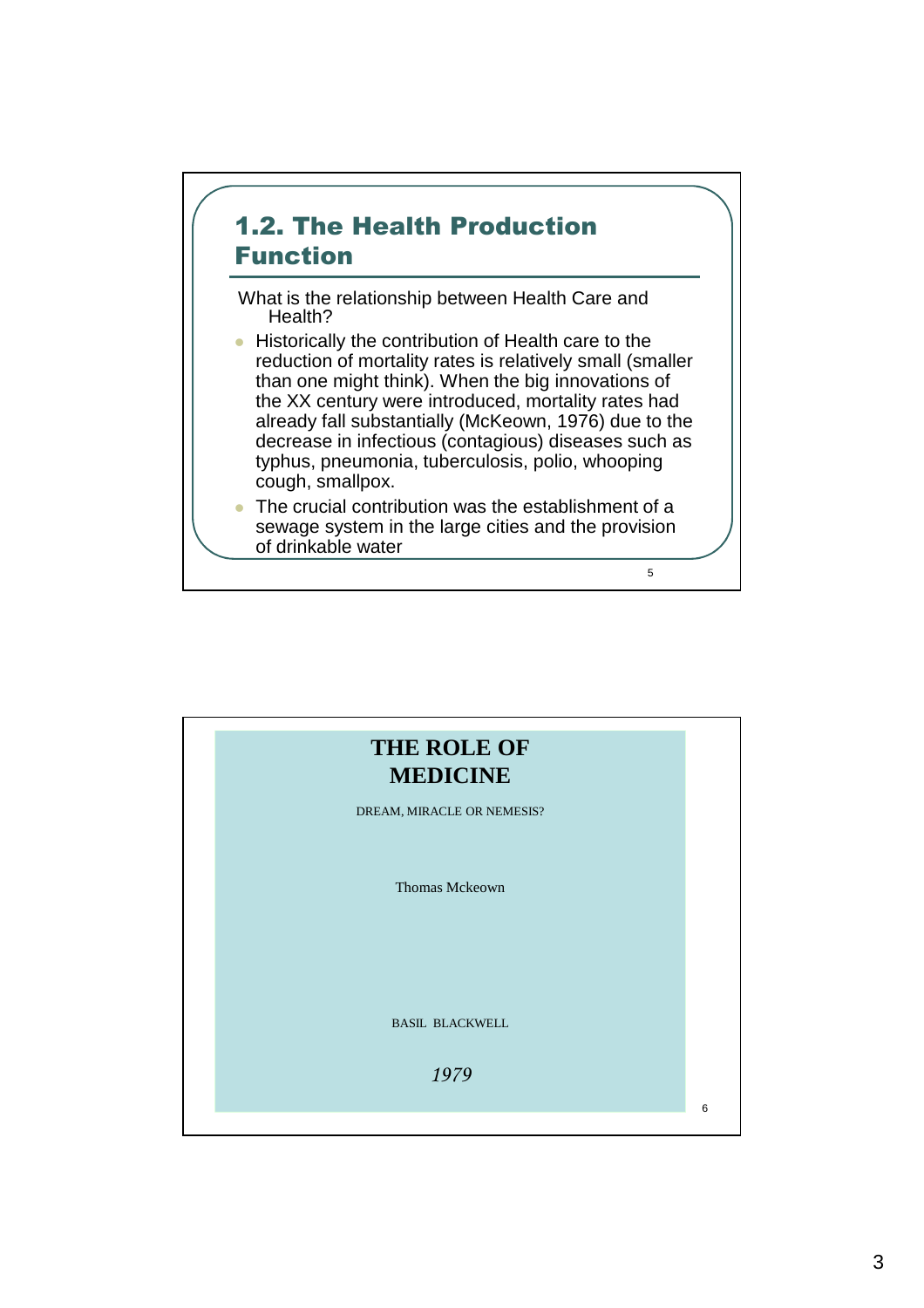| McKeown, 1979                                                                                 |                |                 |   |  |  |  |  |  |
|-----------------------------------------------------------------------------------------------|----------------|-----------------|---|--|--|--|--|--|
| REDUCTION OF MORTALITY IN ENGLAND AND WALES<br>1848 - 1971                                    |                |                 |   |  |  |  |  |  |
|                                                                                               |                | % of reductions |   |  |  |  |  |  |
| Micro-organisms<br>1. Airborne diseases<br>2. Water and food borne<br>3. Other micro-organism | 40<br>21<br>13 | 74              |   |  |  |  |  |  |
| Other conditions                                                                              |                | 26              |   |  |  |  |  |  |
| All diseases                                                                                  |                | 100             |   |  |  |  |  |  |
| Source: Mckeown (1979)                                                                        |                |                 | 7 |  |  |  |  |  |

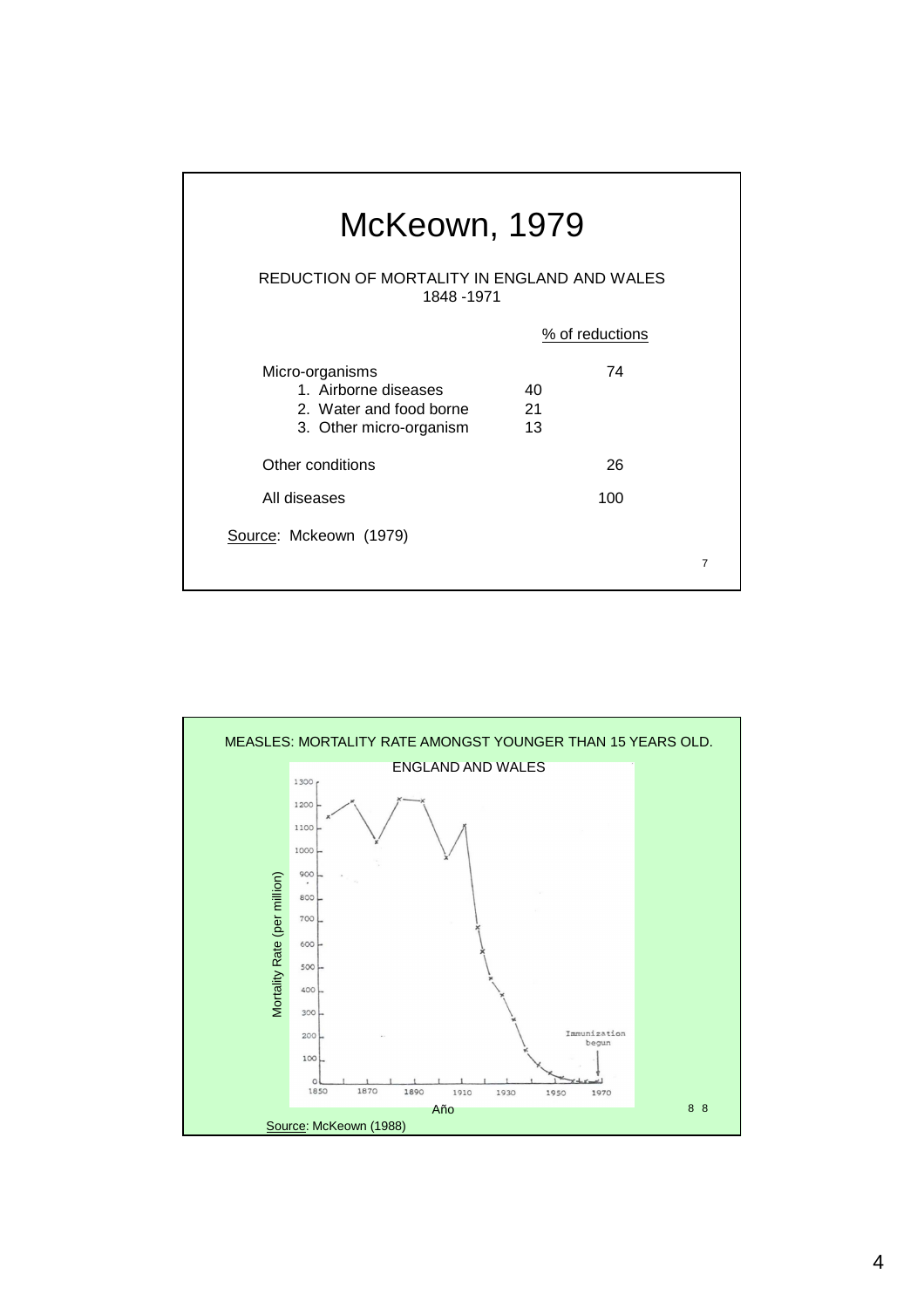

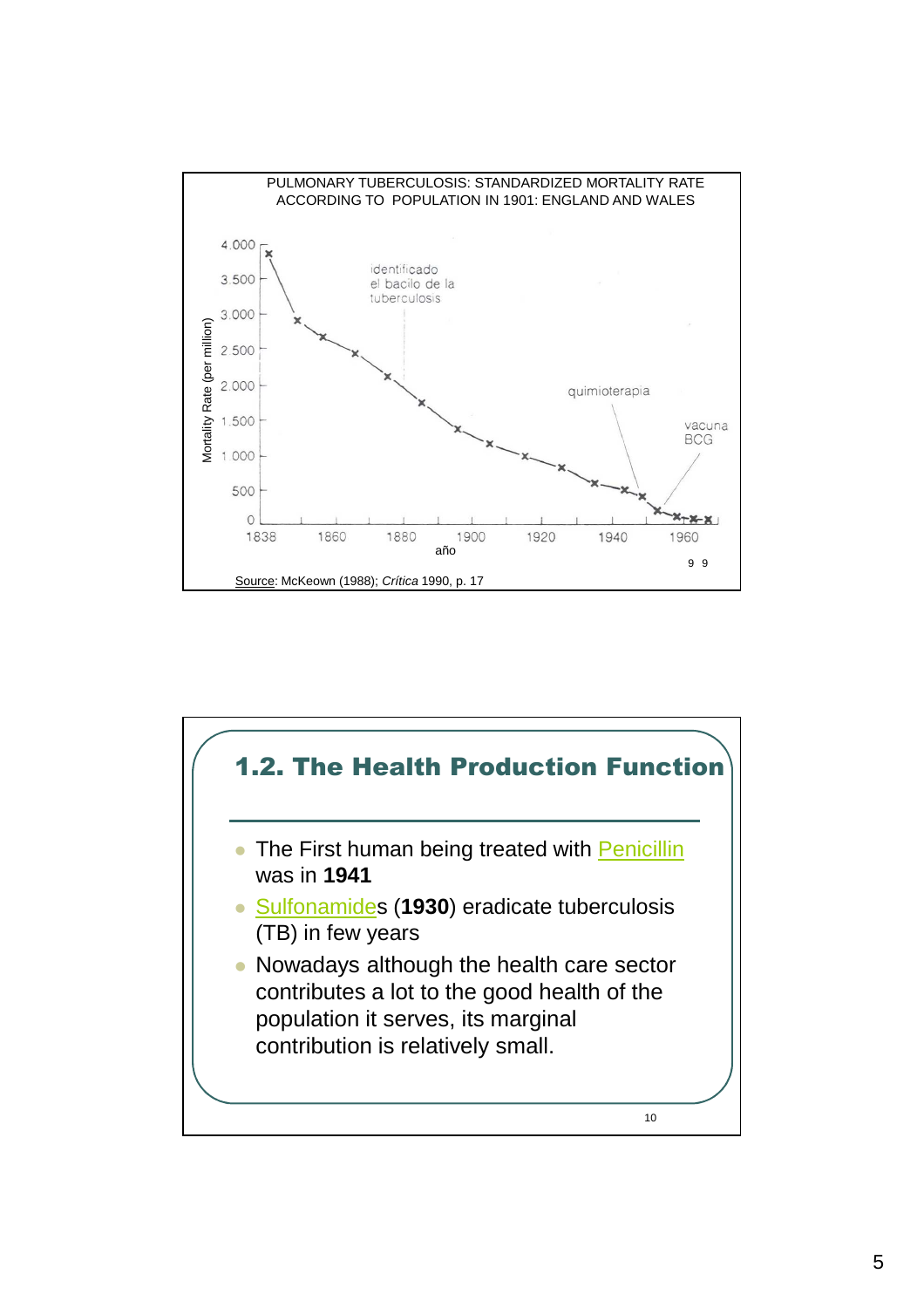## The History of Penicillin

"After further testing, Fleming was able to isolate the juice of the mould and it was then that he named it penicillin. This new breakthrough destroyed such nasties as gonorrhea, meningitis, diptheria and pneumonia bacteria. Best of all, it was not poisonous to humans. The medical community reacted coldly to this new discovery, however. They were adamant that once a bacteria entered the body, there was nothing that could be done. Penicillin was seen by them as a non-event.

The overwhelming casualties on the battlefield during the 2nd World War led two medical researchers, Howard Florey and Ernst Chain, to look at resurrecting Fleming's work with penicillin. After much refinement they were able to develop a powdered form of penicillin. In 1941 the first human was successfully treated. Before long, penicillin was in full production. Fleming, Florey and Chain were awarded the Nobel Prize for Medicine in 1945

11

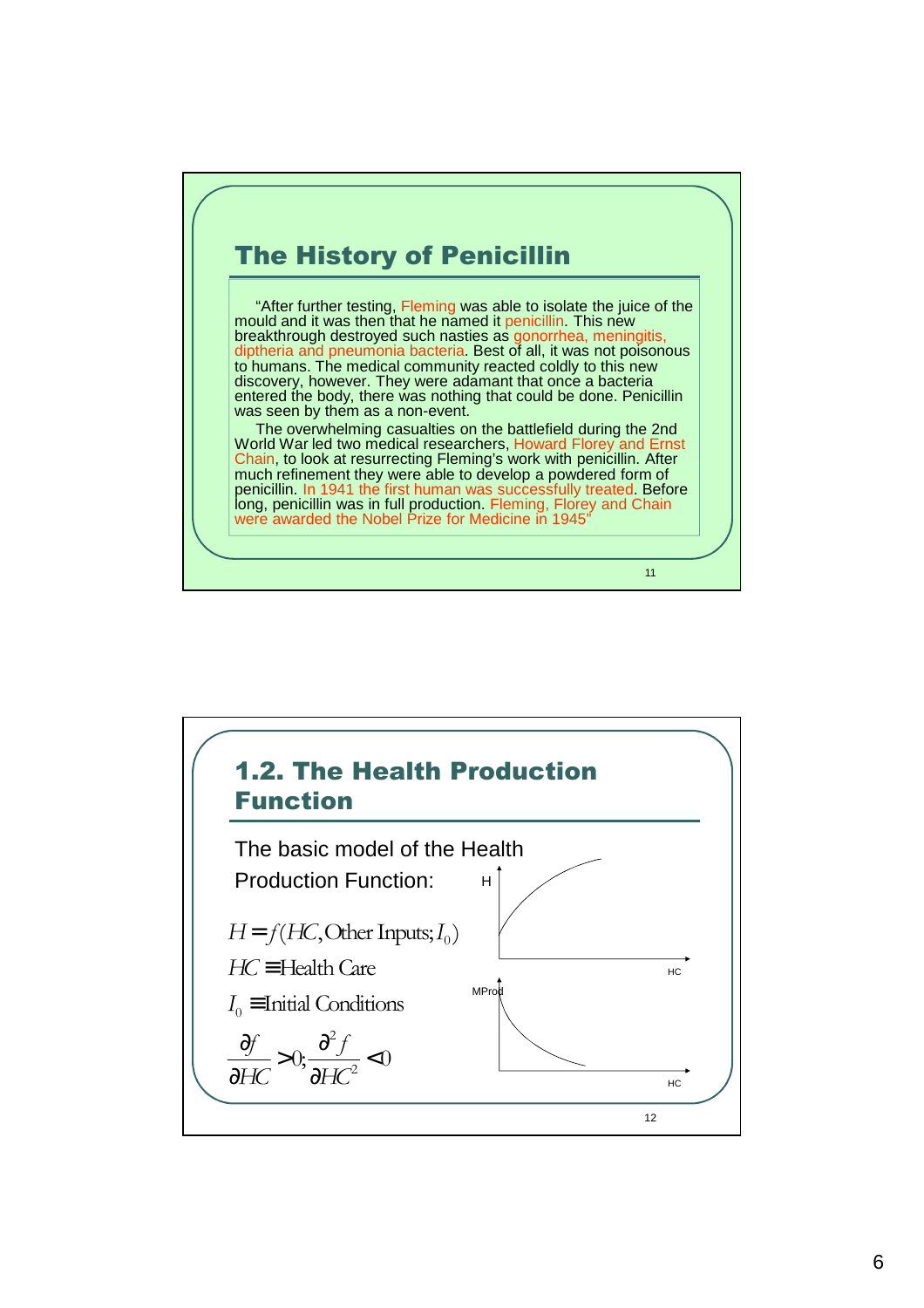

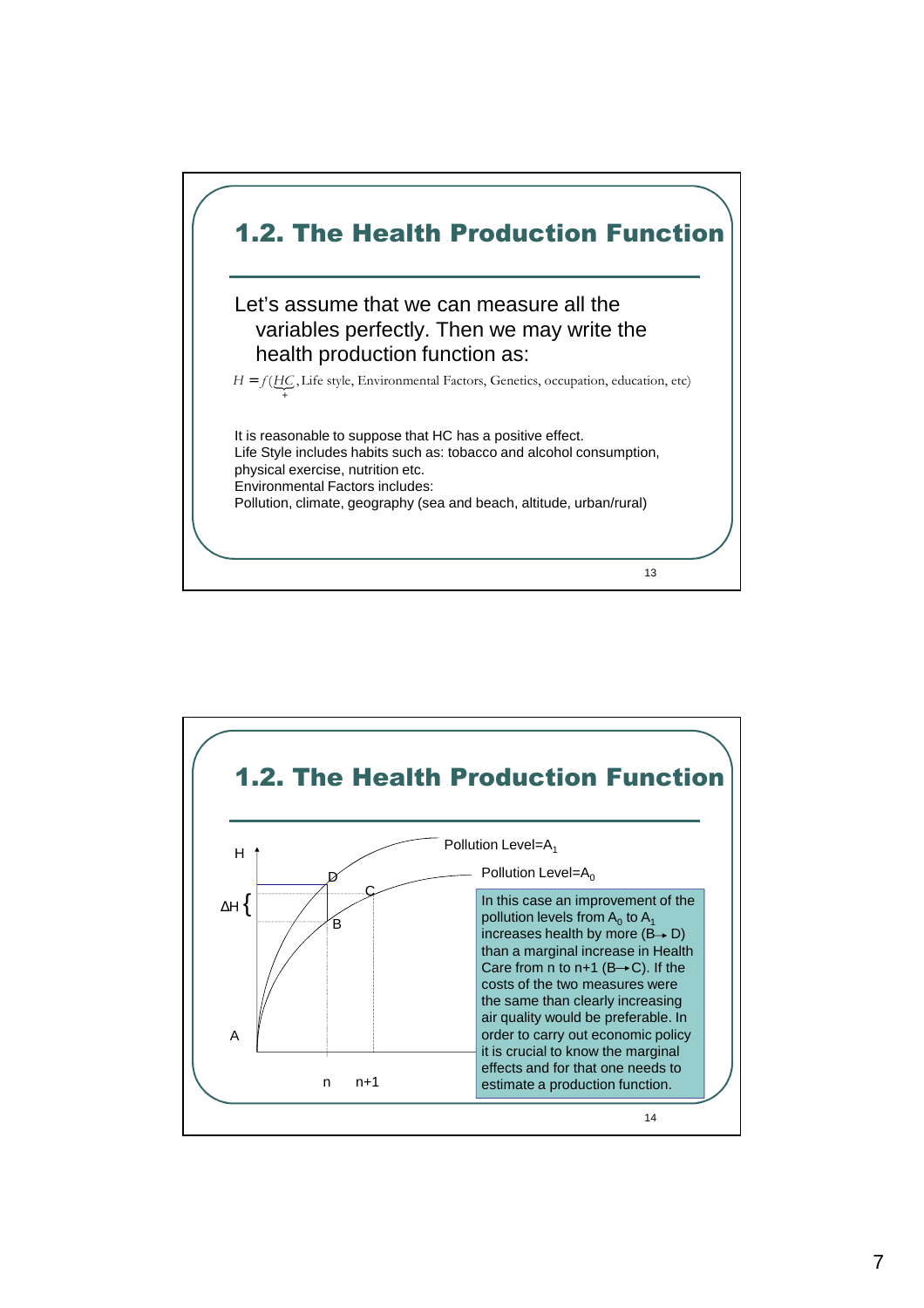

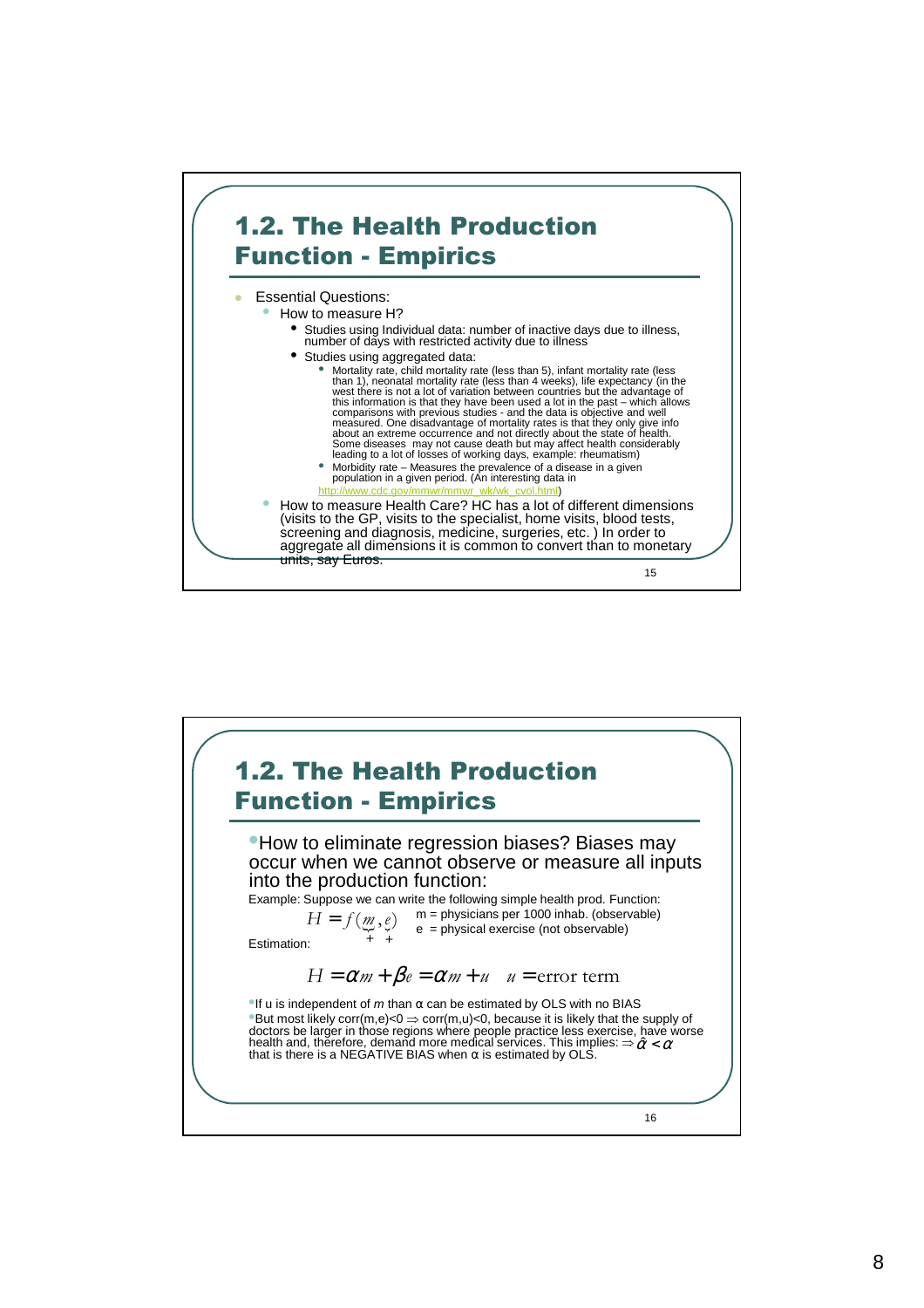

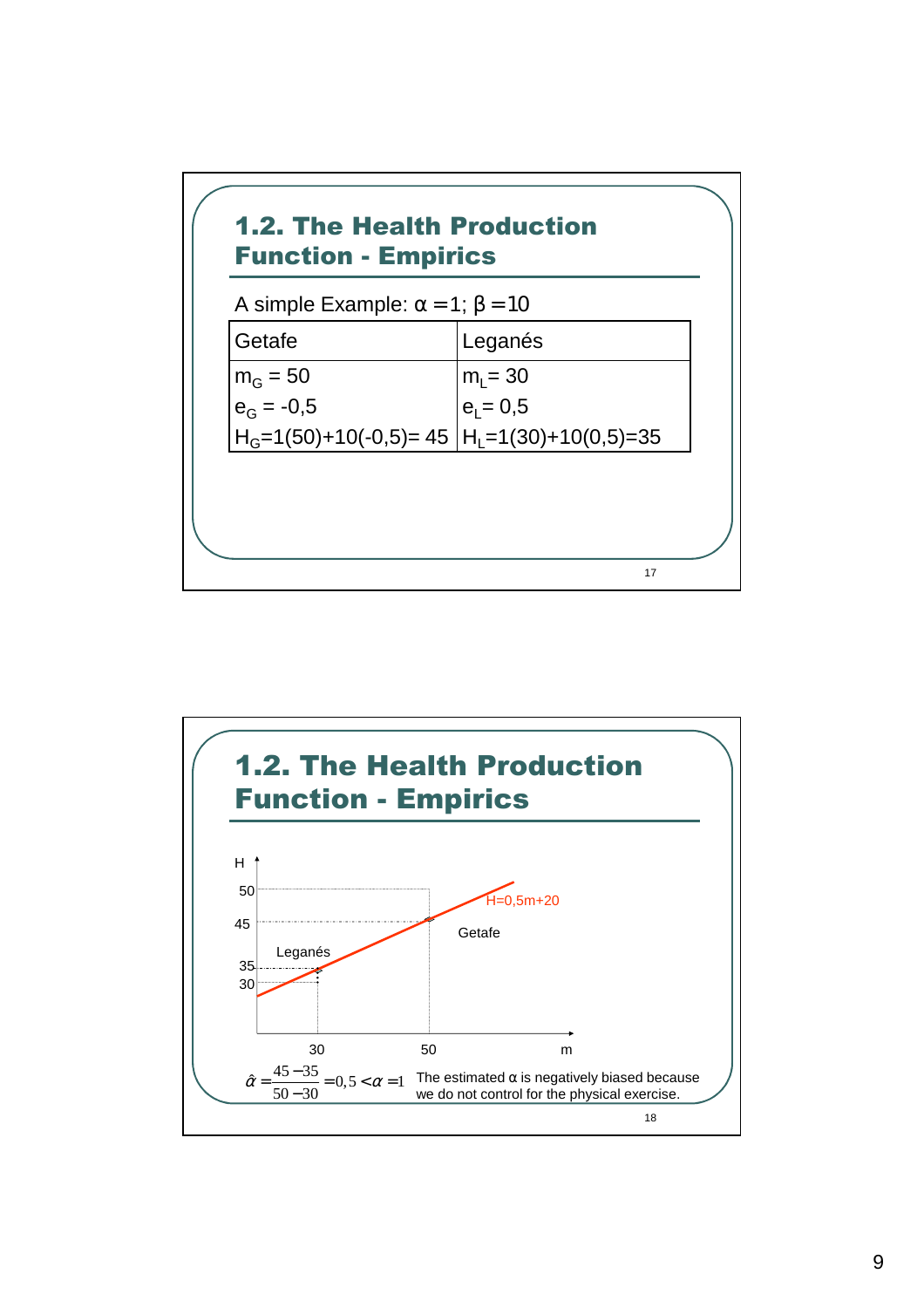

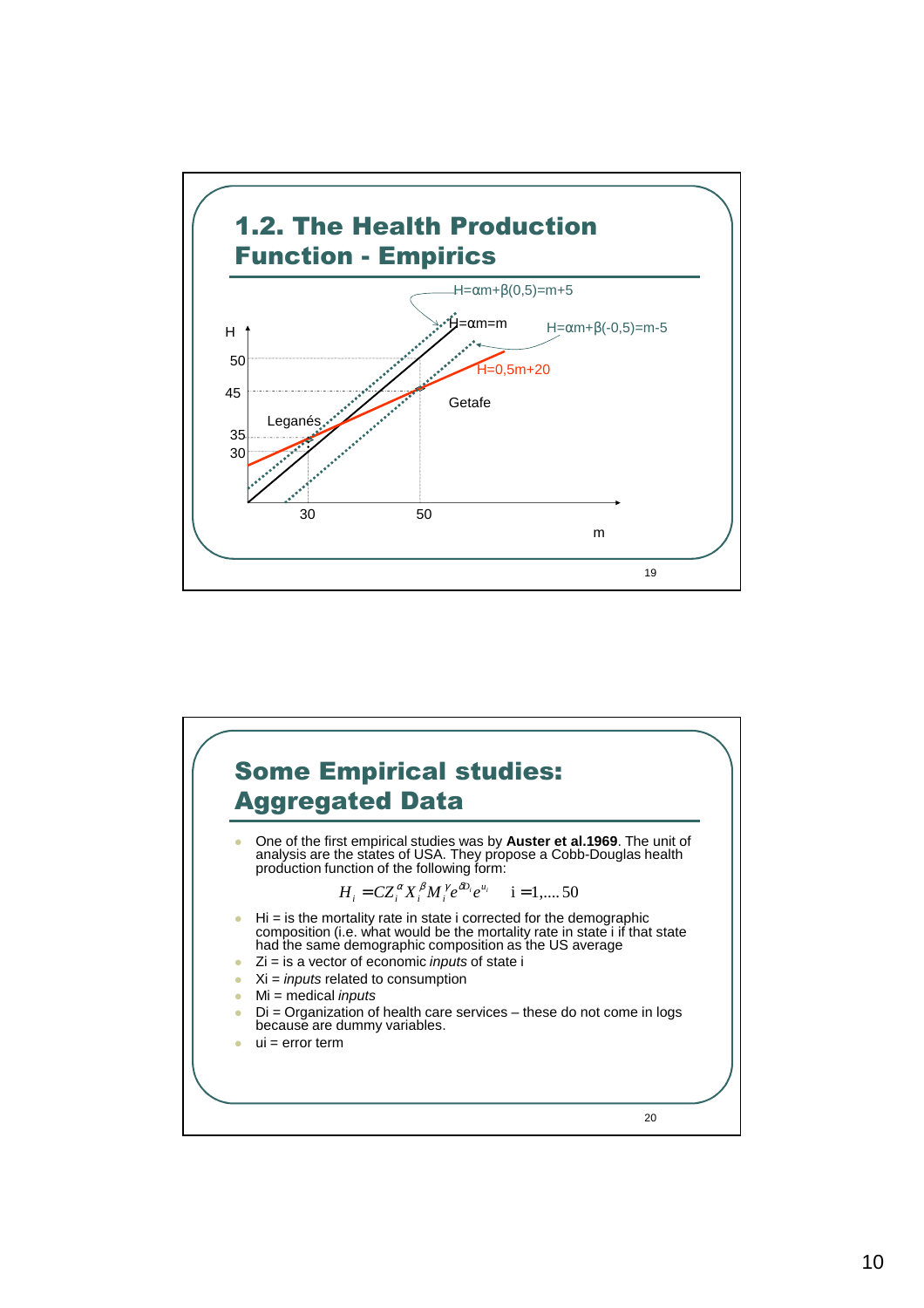

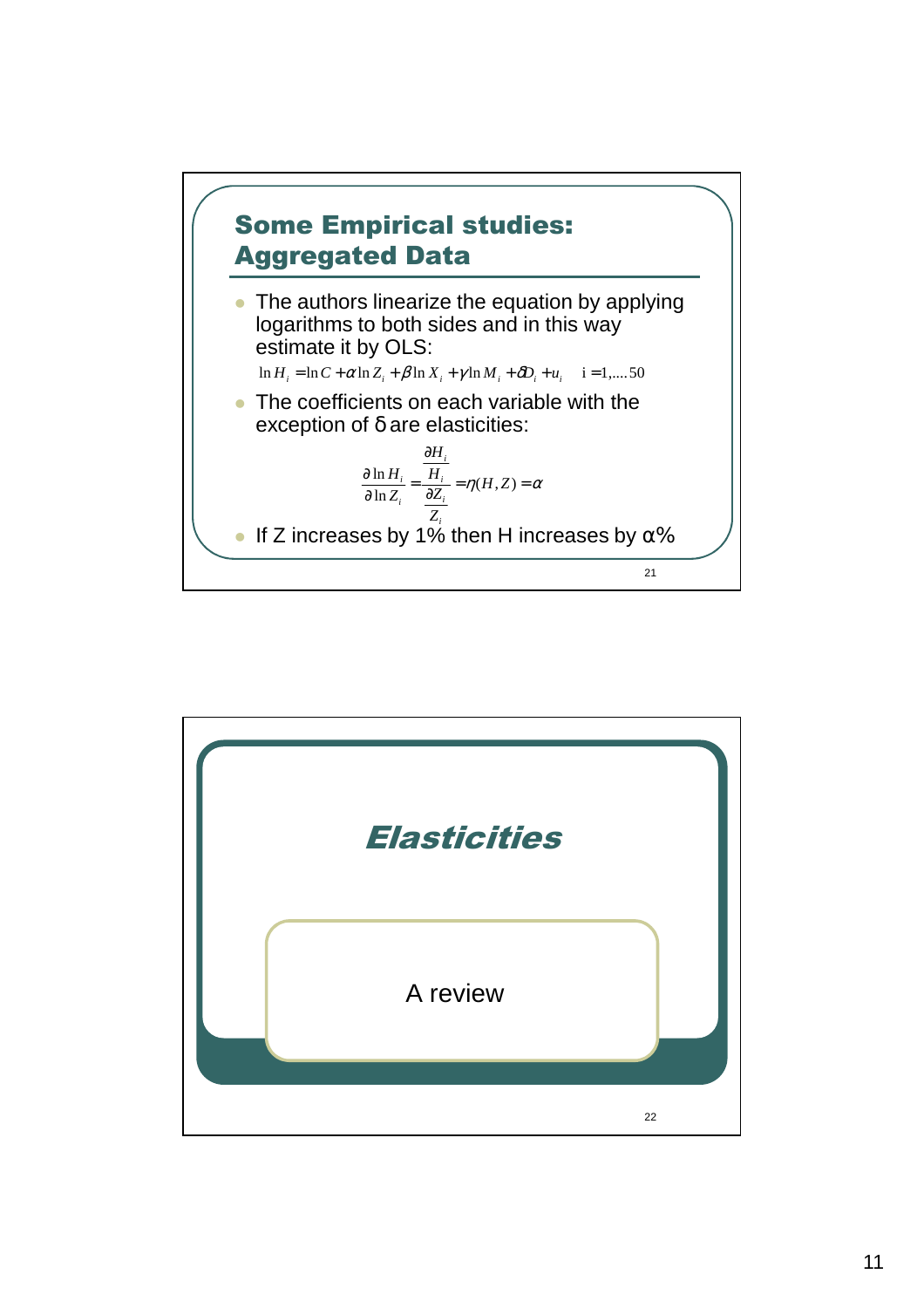

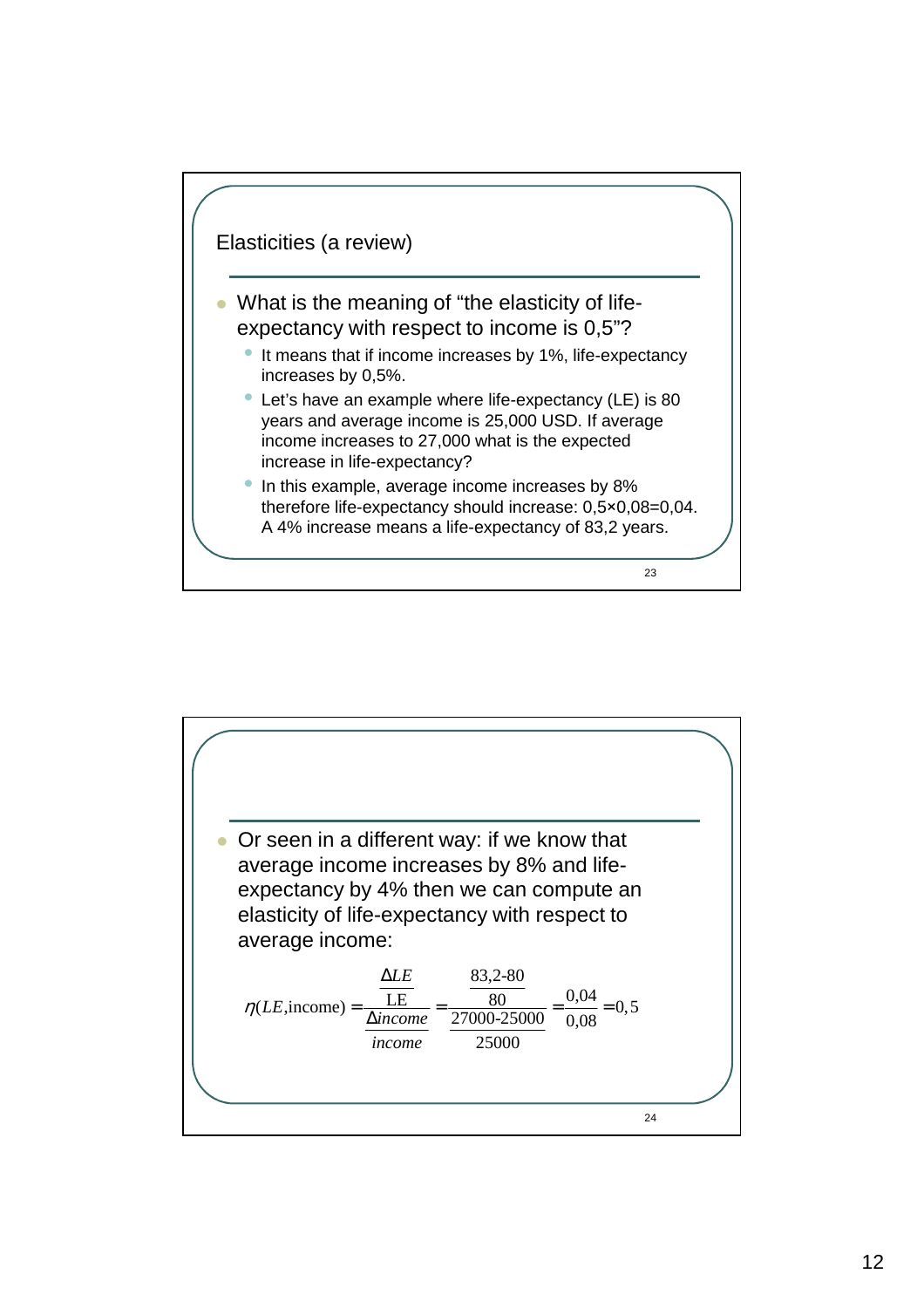## Some Empirical studies: Aggregated Data

| Consumption of Alcohol and Tobacco p.c. - Life styles,<br>can also be endogenous<br><b>Consumption of Pharmaceuticals p.c.</b> - ceteris paribus<br>should improve health but it can also indicate a sicker<br>population (endogeneity) |
|-----------------------------------------------------------------------------------------------------------------------------------------------------------------------------------------------------------------------------------------|
|                                                                                                                                                                                                                                         |
| Density of Physicians (number of physicians per 1000<br><b>inhabitants)</b> – It is the most popular indicator of physician<br>services.<br><b>Auxiliary Personnel</b><br>Hospital Capital Stock p.c. - e.g. number of beds, etc.       |
| Percentage of Group Practices - promotes the tranfer of<br>information between physicians y there is an incentive to<br>control quality.<br>Existence of Medical School in State i (0.1)                                                |
|                                                                                                                                                                                                                                         |

|             |                       | Explanatory Variable®                                                                                                                                                                               | Ordinary least<br>squares'                     |                                          | squares'                                  | Two-stage least                          |
|-------------|-----------------------|-----------------------------------------------------------------------------------------------------------------------------------------------------------------------------------------------------|------------------------------------------------|------------------------------------------|-------------------------------------------|------------------------------------------|
|             |                       | Constant                                                                                                                                                                                            | $-0.065$                                       | (0.157)                                  | 0.037                                     | (0.251)                                  |
| $Z_{i}$     | -11<br>2.<br>3.<br>4. | Income per capita<br>Average no. of years of schooling<br>Share of population in urban areas<br>Share of industry in total employment                                                               | 0.105<br>$-0.161$<br>$-0.001$<br>$0.051*$      | (0.079)<br>(0.121)<br>(0.005)<br>(0.023) | 0.183<br>$-0.288$<br>$-0.001$<br>0.042    | (0.116)<br>(0.216)<br>(0.005)<br>(0.040) |
| $X_{i}$     | 5.<br>6.              | Alcohol consumption per capita<br>Cigarette consumption per capita                                                                                                                                  | $-0.002$<br>0.094                              | (0.037)<br>(0.053)                       | 0.013<br>$-0.097$                         | (0.044)<br>(0.058)                       |
| $M_{\odot}$ | 7.<br>8.<br>9.<br>10. | Pharmaceutical outlay per capita <sup>a</sup><br>No. of physicians per capita <sup>d</sup><br>Medical auxiliary staff per capita <sup>d</sup><br>Capital stock of hospitals per capita <sup>d</sup> | $-0.070$<br>$0.143*$<br>$-0.190**$<br>$-0.004$ | (0.040)<br>(0.064)<br>(0.076)<br>(0.048) | $-0.076$<br>0.044<br>$-0.031$<br>$-0.109$ | (0.066)<br>(0.111)<br>(0.195)<br>(0.141) |
| D.          | 11.                   | Share of group practices<br>12. Existence of a medical school                                                                                                                                       | 0.007<br>$-0.034**$                            | (0.012)<br>(0.012)                       | 0.007<br>$-0.024$                         | (0.021)<br>(0.019)                       |
|             |                       | $R^2$                                                                                                                                                                                               | 0.639                                          |                                          | 0.586                                     |                                          |
|             |                       | Elasticity with respect to medical<br>services (variable Nos. 7-10)                                                                                                                                 | $-0.121$                                       |                                          | $-0.172$                                  |                                          |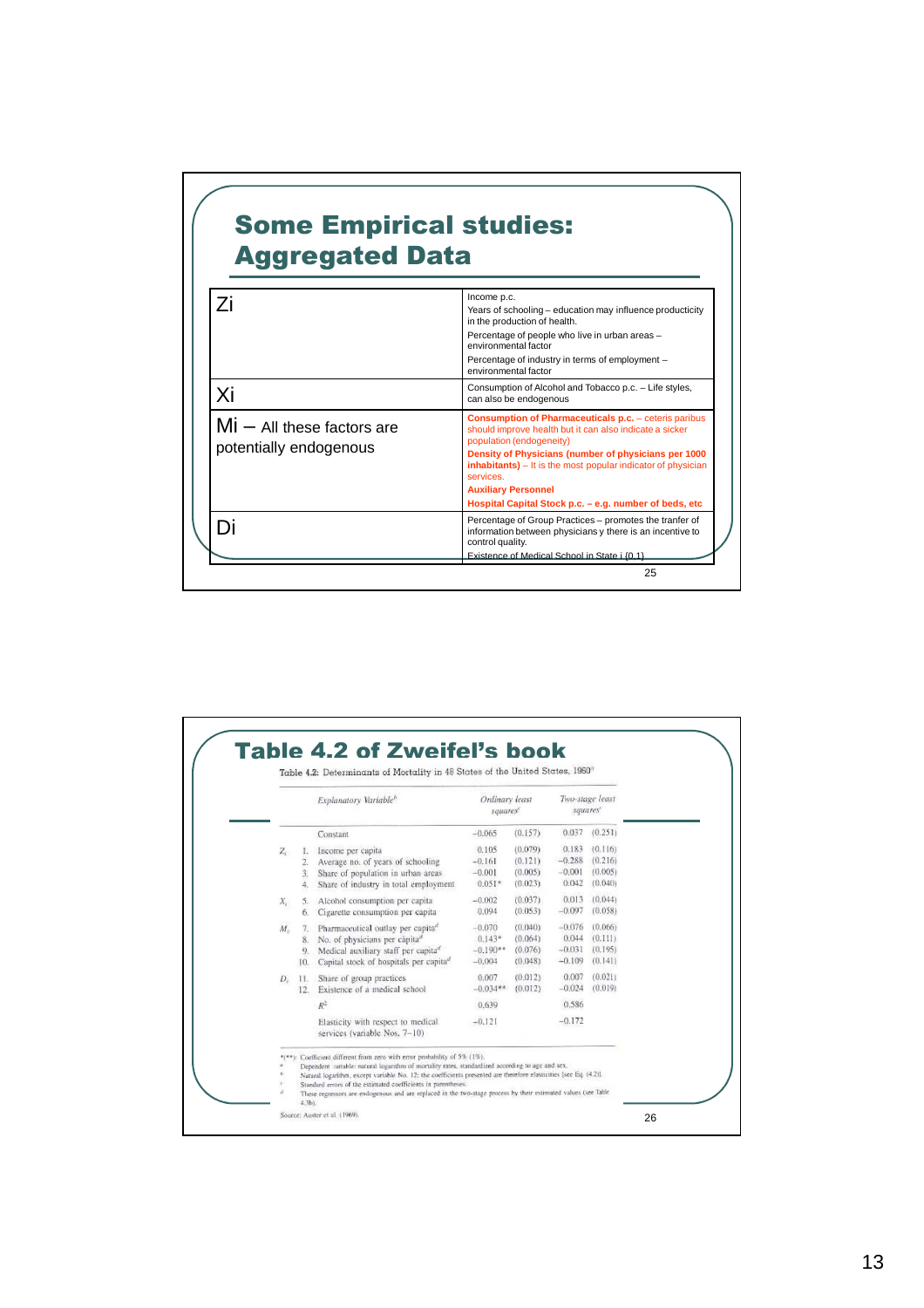

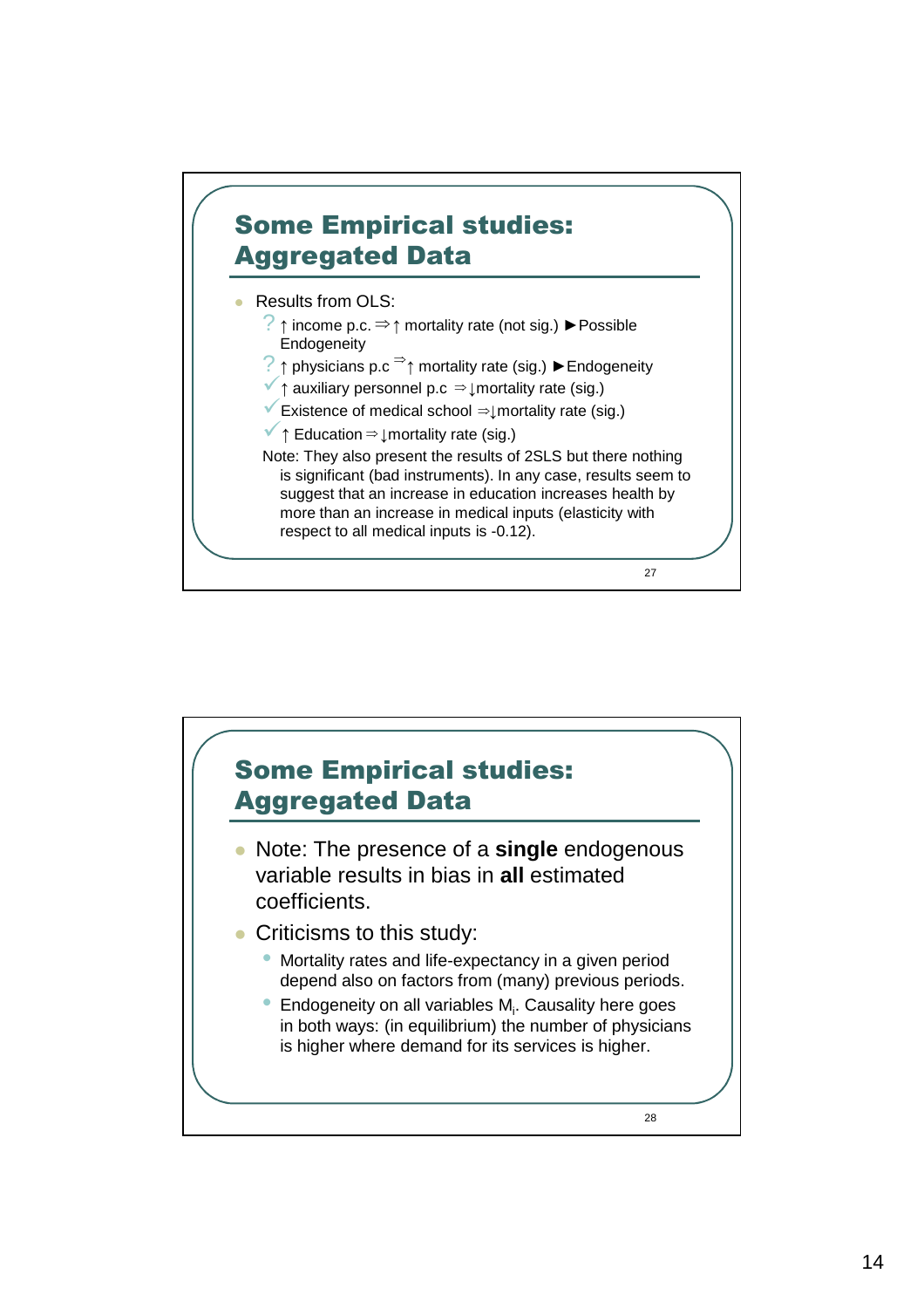

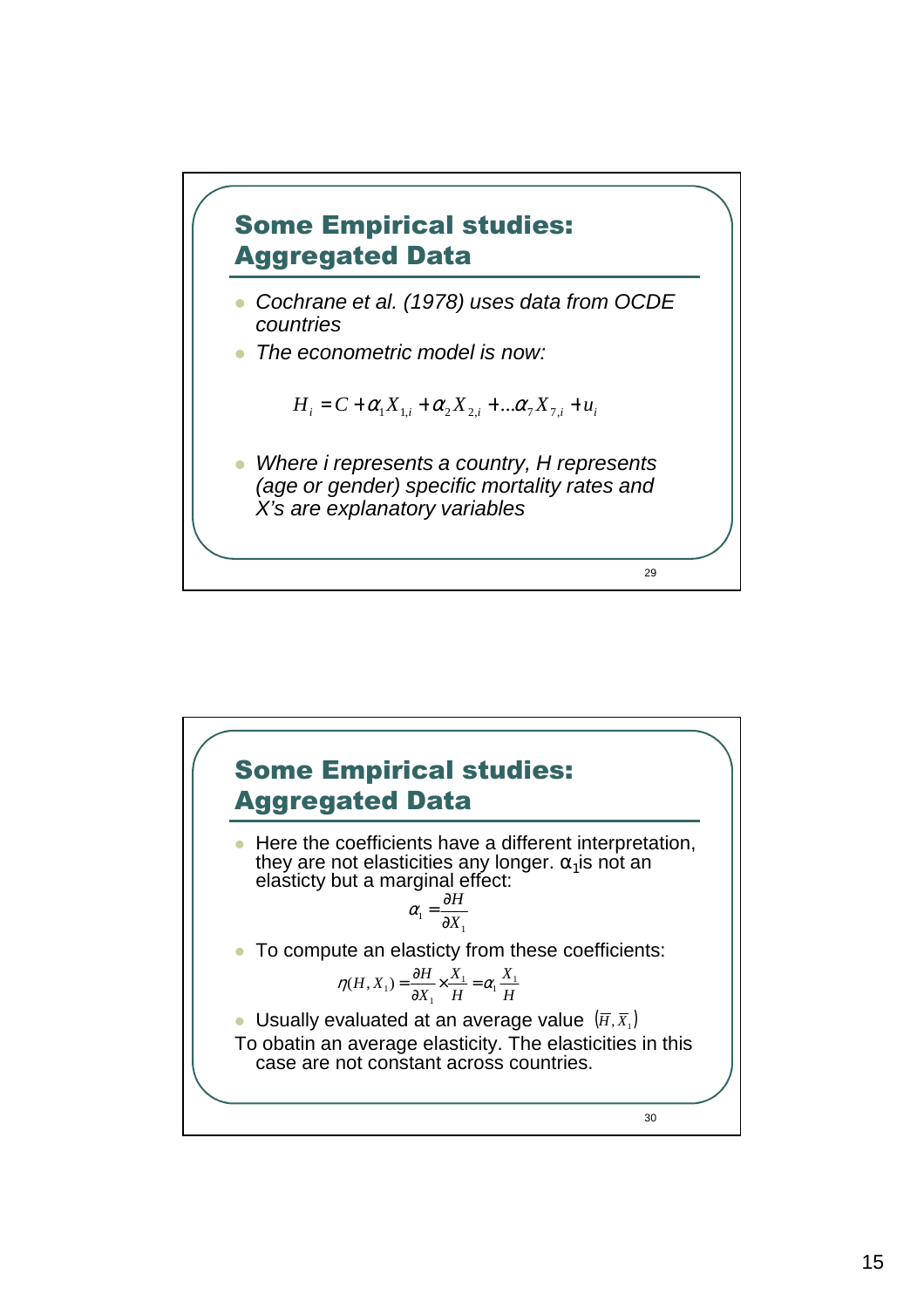

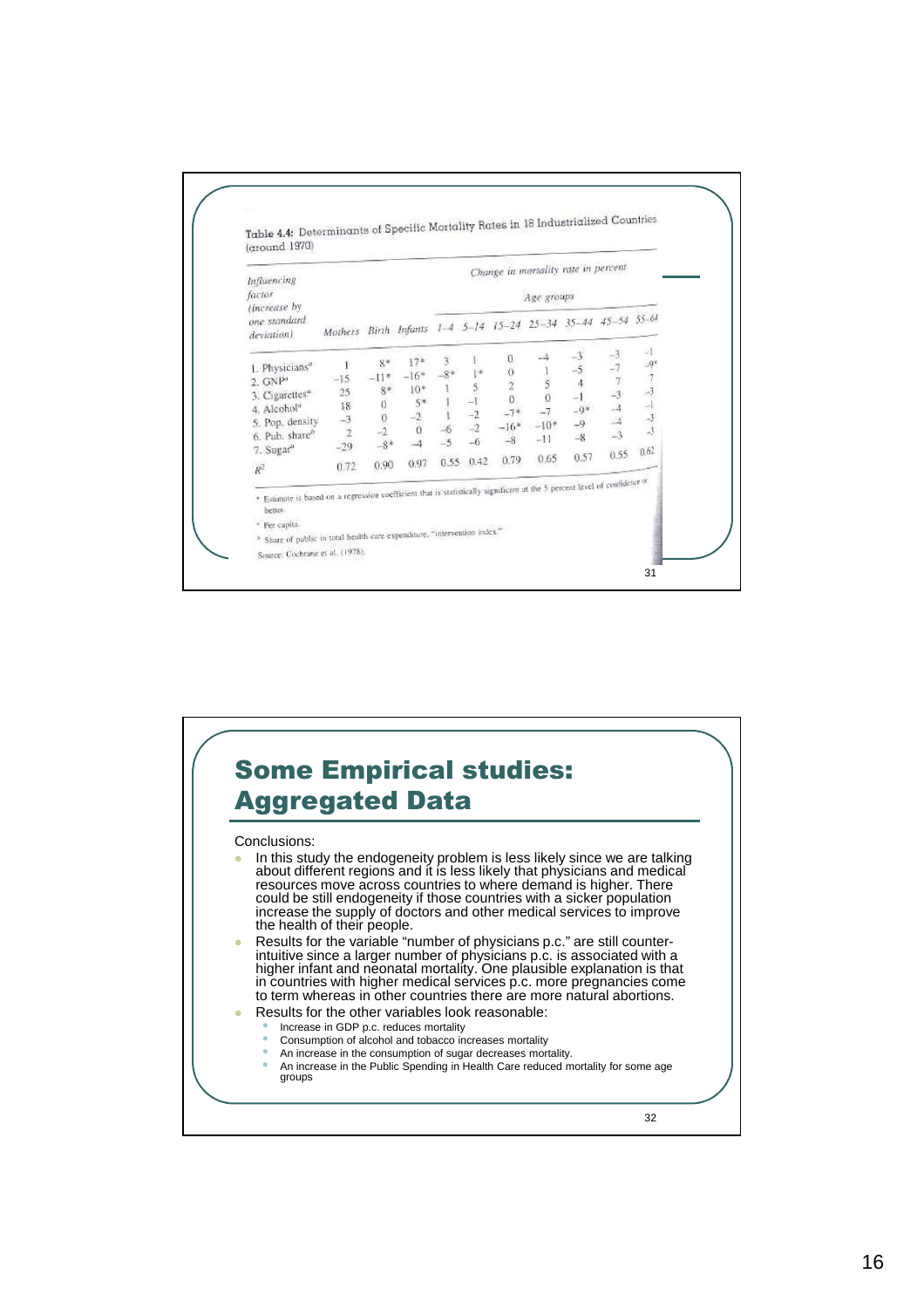

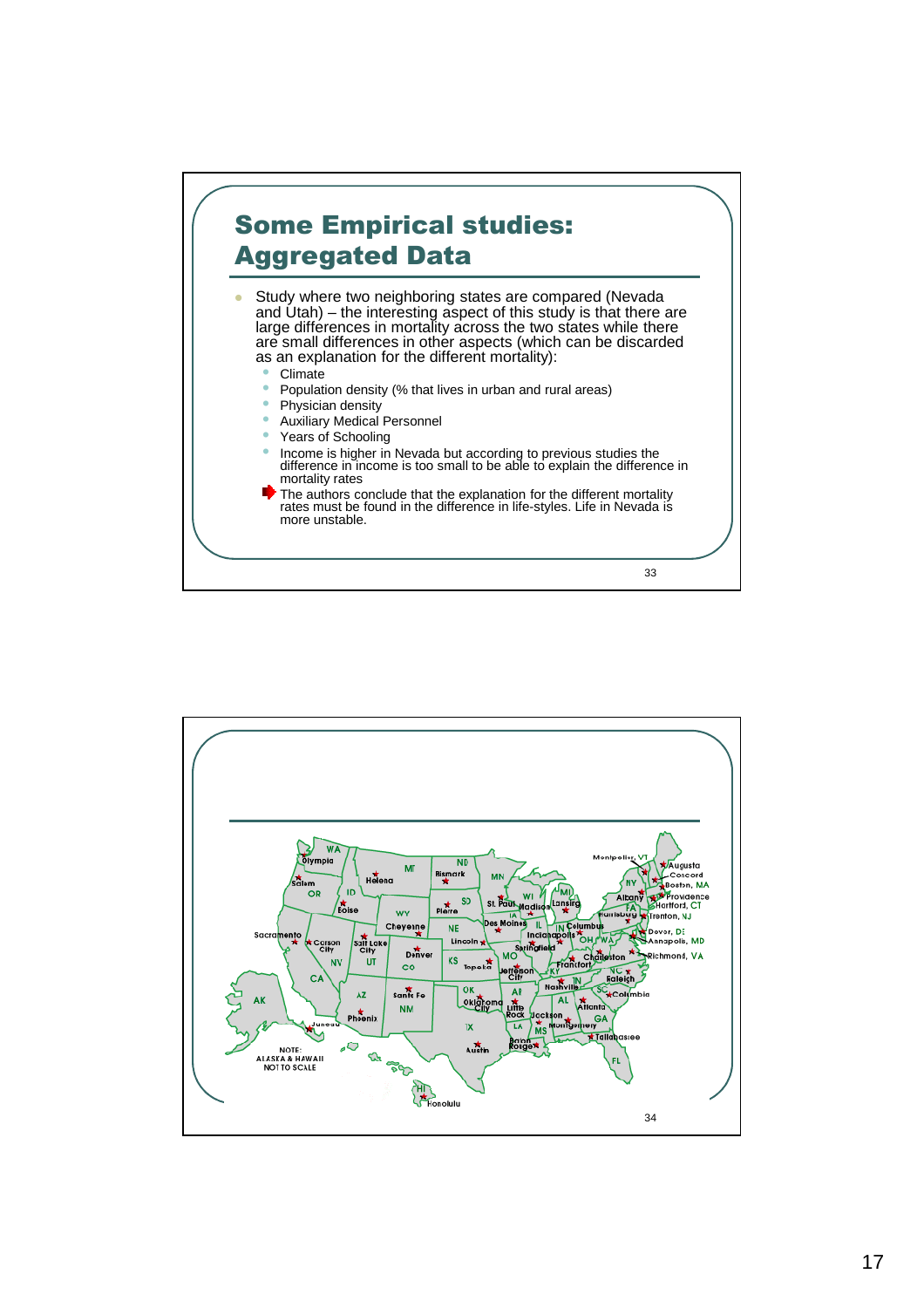|                                                      |            |     |     | 60-69 |
|------------------------------------------------------|------------|-----|-----|-------|
| M<br>142<br>Mortality<br>116<br>in Nevada (Utah=100) | 144<br>137 | 154 | 138 | 126   |
| F<br>135<br>126                                      | 148<br>142 | 169 | 128 | 117   |
| Mortality from cirrhosis<br>м<br>and lung cancer     | 690        | 211 | 306 | 217   |
| F                                                    | 543        | 396 | 305 | 327   |
| (Utah=100)                                           |            |     |     |       |

## Mortality in Nevada and Utah: possible determinants (1970)

|                                                                                     | Nevada | Utah  |  |
|-------------------------------------------------------------------------------------|--------|-------|--|
| Physicians per 10.000 inhabitants                                                   | 11,3   | 13,8  |  |
| Auxiliary Medical Personnel per 10.000 inhabitants                                  | 161    | 180   |  |
| Income p.c. (Median) USD                                                            | 10.942 | 9.356 |  |
| Years of Schooling (median)                                                         | 12,4   | 12,5  |  |
| % rural population                                                                  | 19,1   | 19,4  |  |
| % > 20 years old born in the state                                                  | 10     | 63    |  |
| $% > 5$ years old with the same residency from 1965-<br>1970                        | 36     | 54    |  |
| % 35-64 years old who are single, separated,<br>widows, married for the second time | 47,4   | 25,5  |  |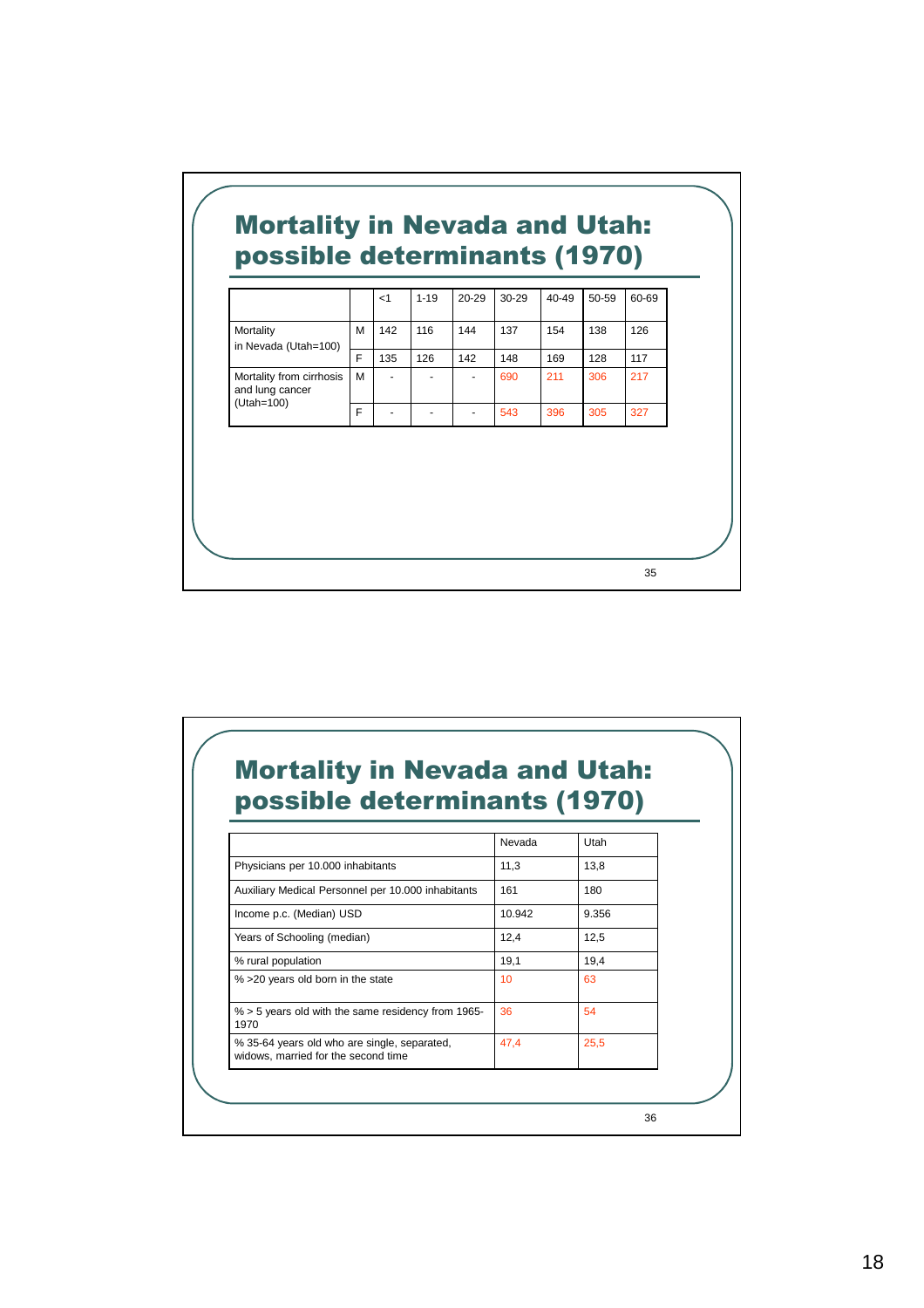